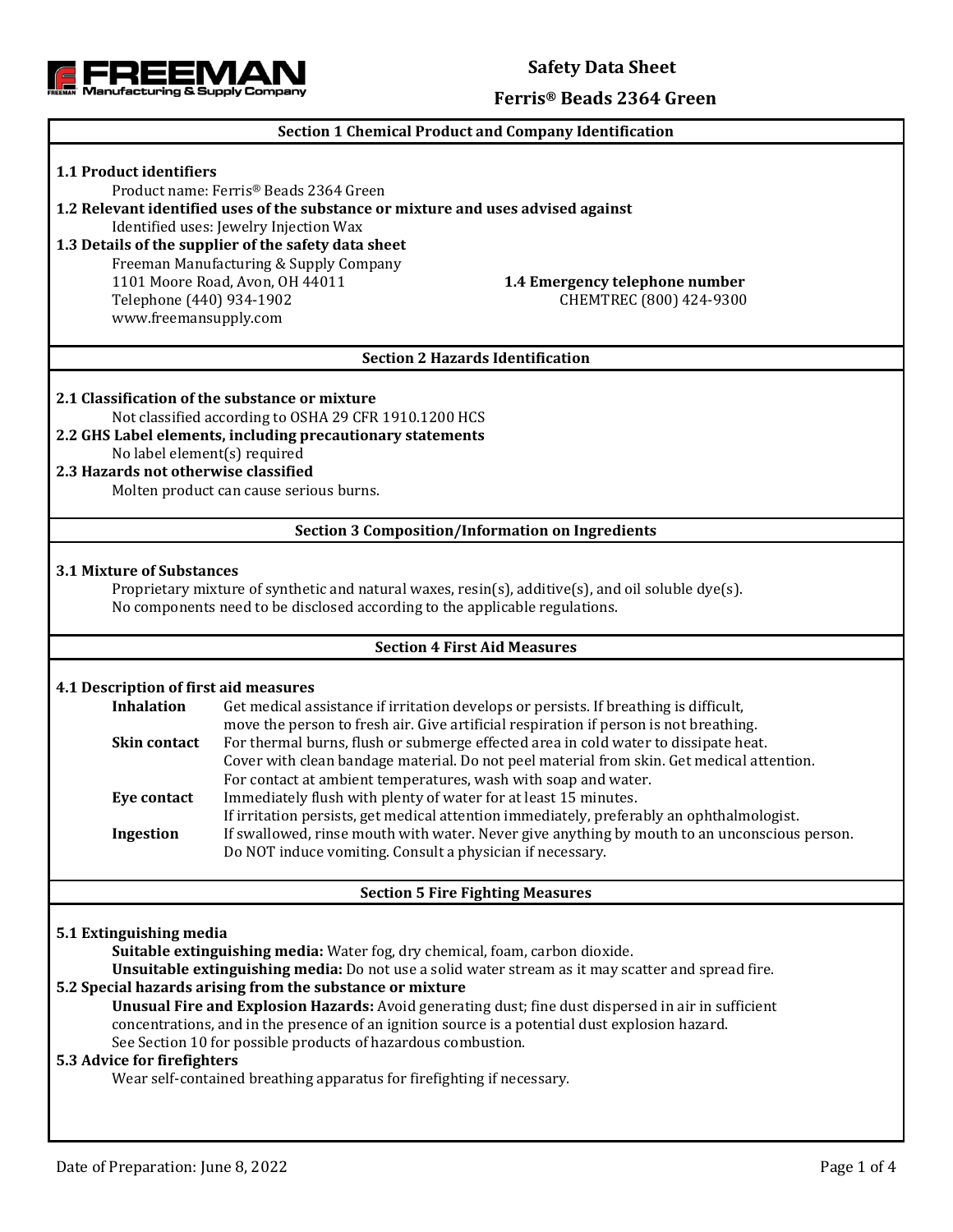## **Section 6 Accidental Release Measures 6.1 Personal precautions, protective equipment and emergency procedures** Avoid contact with skin and eyes. Wear appropriate personal protective equipment, see Section 8. **6.2 Environmental precautions** Should not be released into the environment. Prevent product from entering drains. **6.3 Methods and materials for containment and cleaning up** Do not walk through spilled material. Avoid dust formation. Contain spillage and use clean non-sparking tools to collect material. Shovel spillage into suitable container for disposal. **Section 7 Handling and Storage 7.1 Precautions for safe handling** Wear appropriate personal protective equipment, see Section 8. Avoid contact with skin and eyes. Wash thoroughly with soap and water after handling. Do not use in areas without adequate ventilation. Avoid breathing fumes. Avoid dust formation. Avoid contact with molten material. **Specific end use(s):** Avoid heating above 100°C (212°F) during the normal investment casting process (except dewax operations). Do not let molten product stand in melt tanks and injection machines, stir product continuously. **7.2 Conditions for safe storage, including any incompatibilities** Store at ambient temperatures. Keep in closed container when not in use. Keep away from ignition sources, heat, open flames, and direct sunlight. Do not store with incompatible materials, see Section 10. **Section 8 Exposure Controls/Personal Protection 8.1 Control parameters Substance Name Exposure Limit / Standard Source**  $Wax \, \text{fumes}$  2 mg/m<sup>3</sup> TWA  $ACGIH$ **8.2 Exposure controls Appropriate engineering controls** Good general ventilation (typically 10 air changes per hour) should be used. Ventilation rates should be matched to conditions. Supplementary local exhaust ventilation may be needed in special circumstances, such as poorly ventilated spaces, very hot processing, mechanical generation of dusts, etc. **8.3 Personal protective equipment Eye/Face** Wear safety glasses equipped with side shields, or safety goggles. **Hands** Chemical protective gloves should not be needed when handling this material. Use gloves to protect from mechanical injury. Use gloves with insulation for thermal protection when needed. **Skin/Body** No precautions other than clean body-covering clothing should be needed. **Respiratory** The need for respiratory protection is not anticipated under normal use conditions and with adequate ventilation. If elevated airborne concentrations above applicable workplace exposure levels are anticipated, or when adverse effects such as respiratory irritation has been experienced, or where indicated by your risk assessment process, then use an approved air-purifying respirator. Use an approved air-purifying respirator with organic vapor cartridge and particulate pre-filter when vapors are generated at increased temperatures. **Safety Stations** Make emergency eyewash stations and washing facilities available in work area. **General Hygienic Practices** Wash thoroughly after handling, and before eating, drinking or smoking. Remove contaminated clothing promptly and clean thoroughly before reuse. Avoid contamination of food, beverages, or smoking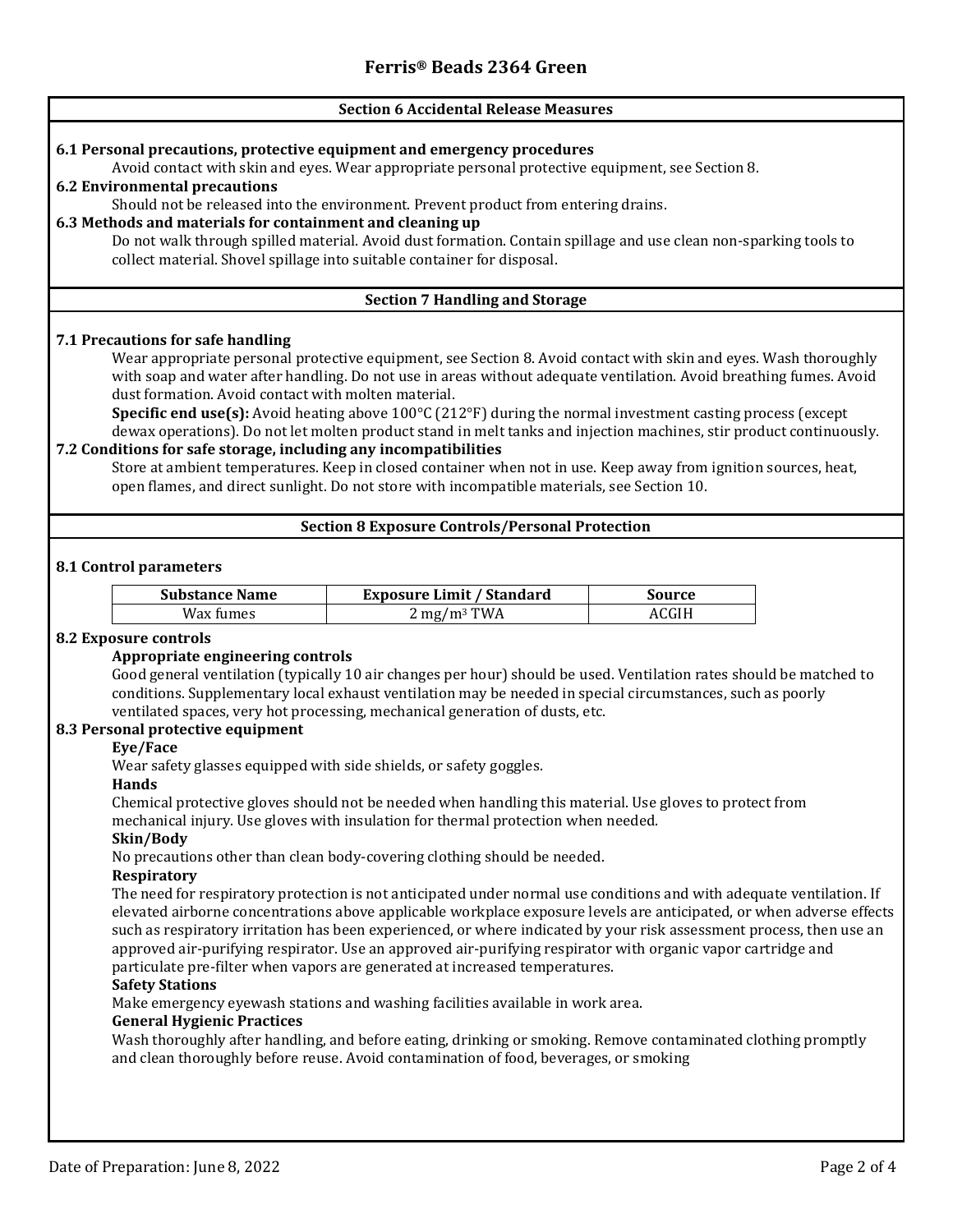| <b>Section 9 Physical and Chemical Properties</b>         |                                                                  |  |  |  |
|-----------------------------------------------------------|------------------------------------------------------------------|--|--|--|
|                                                           |                                                                  |  |  |  |
| 9.1 Information on basic physical and chemical properties |                                                                  |  |  |  |
| <b>Physical State</b><br>Color                            | Solid<br>Green                                                   |  |  |  |
| <b>Odor</b>                                               |                                                                  |  |  |  |
| <b>Odor Threshold</b>                                     | Mild, sweet                                                      |  |  |  |
|                                                           | No data available                                                |  |  |  |
| pH                                                        | No data available                                                |  |  |  |
| <b>Melting Point</b>                                      | $>154^{\circ}F(>68^{\circ}C)$                                    |  |  |  |
| <b>VOC Content</b>                                        | $\bf{0}$                                                         |  |  |  |
| <b>Boiling Point</b>                                      | No data available                                                |  |  |  |
| <b>Flash Point</b>                                        | 465°F (240°C)                                                    |  |  |  |
| <b>Evaporation rate</b>                                   | No data available                                                |  |  |  |
| <b>Flammability (solid, gas)</b>                          | No data available                                                |  |  |  |
| <b>Upper/lower flammability</b>                           | No data available                                                |  |  |  |
| <b>Vapor Pressure</b>                                     | No data available                                                |  |  |  |
| <b>Vapor Density</b>                                      | No data available                                                |  |  |  |
| <b>Relative Density (g/cc)</b>                            | $0.9 \pm 0.05$                                                   |  |  |  |
| <b>Water Solubility</b>                                   | Negligible                                                       |  |  |  |
| Coefficient: n-octanol/water                              | No data available                                                |  |  |  |
| <b>Auto-Ignition Temperature</b>                          | No data available                                                |  |  |  |
| <b>Viscosity</b>                                          | Solid at room temperature                                        |  |  |  |
| <b>Explosive Properties</b>                               | None                                                             |  |  |  |
| <b>Oxidizing Properties</b>                               | None                                                             |  |  |  |
| <b>Section 10 Stability and Reactivity</b>                |                                                                  |  |  |  |
|                                                           |                                                                  |  |  |  |
| 10.1 Reactivity:                                          | No dangerous reaction known under conditions of normal use.      |  |  |  |
| 10.2 Chemical stability:                                  | Stable under recommended storage conditions.                     |  |  |  |
| 10.3 Possibility of hazardous reactions:                  | Hazardous polymerization does not occur.                         |  |  |  |
| 10.4 Conditions to avoid:                                 | Heat, sparks, open flame. Avoid dust formation.                  |  |  |  |
| 10.5 Incompatible materials:                              | Strong oxidizing agents.                                         |  |  |  |
| 10.6 Hazardous decomposition products                     | May include: carbon monoxide, carbon dioxide                     |  |  |  |
| <b>Section 11 Toxicological Information</b>               |                                                                  |  |  |  |
|                                                           |                                                                  |  |  |  |
| 11.1 Information on likely routes of exposure             | Eye contact, skin contact, ingestion                             |  |  |  |
| <b>Acute Oral Toxicity</b>                                | Very low toxicity if swallowed. Harmful effects not anticipated  |  |  |  |
|                                                           | from swallowing small amounts.                                   |  |  |  |
| <b>Acute Dermal Toxicity</b>                              | No adverse effects anticipated from skin absorption.             |  |  |  |
| <b>Acute Inhalation Toxicity</b>                          | Vapors released during thermal processing may cause              |  |  |  |
|                                                           | respiratory irritation.                                          |  |  |  |
| <b>Skin Corrosion/Irritation</b>                          | Classification criteria not met                                  |  |  |  |
| <b>Serious Eye Damage/Eye Irritation</b>                  | Classification criteria not met                                  |  |  |  |
| <b>Respiratory or Skin Sensitization</b>                  | Classification criteria not met                                  |  |  |  |
| <b>Germ Cell Mutagenicity</b>                             | Classification criteria not met                                  |  |  |  |
| Carcinogenicity                                           | No component of this product present at levels greater than or   |  |  |  |
|                                                           | equal to 0.1% is identified as a known or anticipated carcinogen |  |  |  |
|                                                           | by IARC, NTP, or OSHA.                                           |  |  |  |
| <b>Reproductive Toxicity</b>                              | Classification criteria not met                                  |  |  |  |
| <b>Aspiration Hazard</b>                                  | Not relevant                                                     |  |  |  |
| <b>Specific Target Organ Toxicity (STOT)</b>              |                                                                  |  |  |  |
| <b>Single Exposure</b>                                    | Not expected                                                     |  |  |  |
| <b>Repeated Exposure</b>                                  | No data available                                                |  |  |  |
|                                                           |                                                                  |  |  |  |